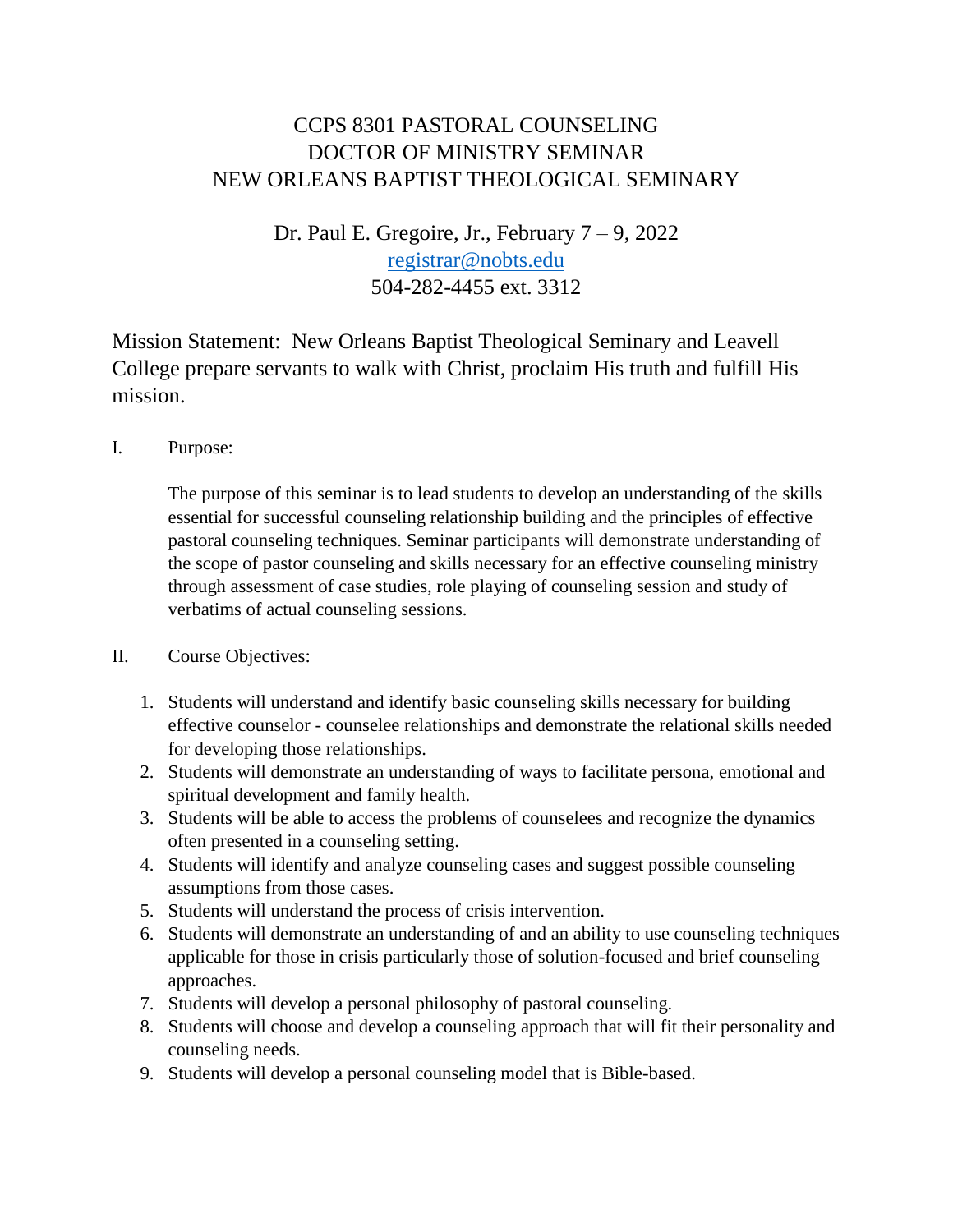- 10. Students will demonstrate ability fo apply the brief counseling model in common problem areas: marital difficulty, anxiety/stress, depression, etc.
- III. Course Method:
	- 1. Lectures: Brief lectures from the professor will play a role in the seminar.
	- 2. Research: Students will engage in extensive research under the direction of the professor.
	- 3. Presentation: Students will make presentation of the findings of their research to the seminar.
	- 4. Discussion: There will be a full discussion of issues raised by the lectures and presentation.
- IV. Course Requirements:
	- 1. Students will attend all seminar meetings and participate in discussion.
	- 2. All assigned work is due on the date specified. No late work will be accepted except by permission.
	- 3. Each student will choose five (5) of the textbooks to read:

1. Collins, Gary (1993). *The Biblical Basis of Christian Counseling for People Pleasers.* Colorado: Nav Press.

2. Benner, David G. (2003). *Strategic Pastoral Counseling: A Short-Term Structured Model,* latest editions. Grand Rapids: Baker Books.

3. Wright, H. Norman (1999), *Crisis Counseling: What to do and Say During the 72 Hours.* Ventura: Regal Books.

4. Beck, James R. and Moore, David T. (1994). *Helping Worriers.* Grand Rapids: Baker Books.

5. Sphar, Asa and Smith, Argile (2003). *Helping Hurting People: A Handbook on Reconciliation-Focused Counseling and Preaching.* New York: University Press of America.

6. Worthington, Everett Jr. (1999). *Hope-Focused Marriage Counseling: A Guide to Brief Therapy.* Downers Grove: Inter Varsity Press.

7. Weaver, Andrew (2002). *Counseling Families Across the Stages of Life: A Hand book for Pastors and Other Helping Professionals.* Nashville: Abingdon Press.

8. Leanne, Payne (1996). *The Broken Image: Restoring Personal Wholeness Through Healing Prayer.* Grand Rapids: Baker Book House.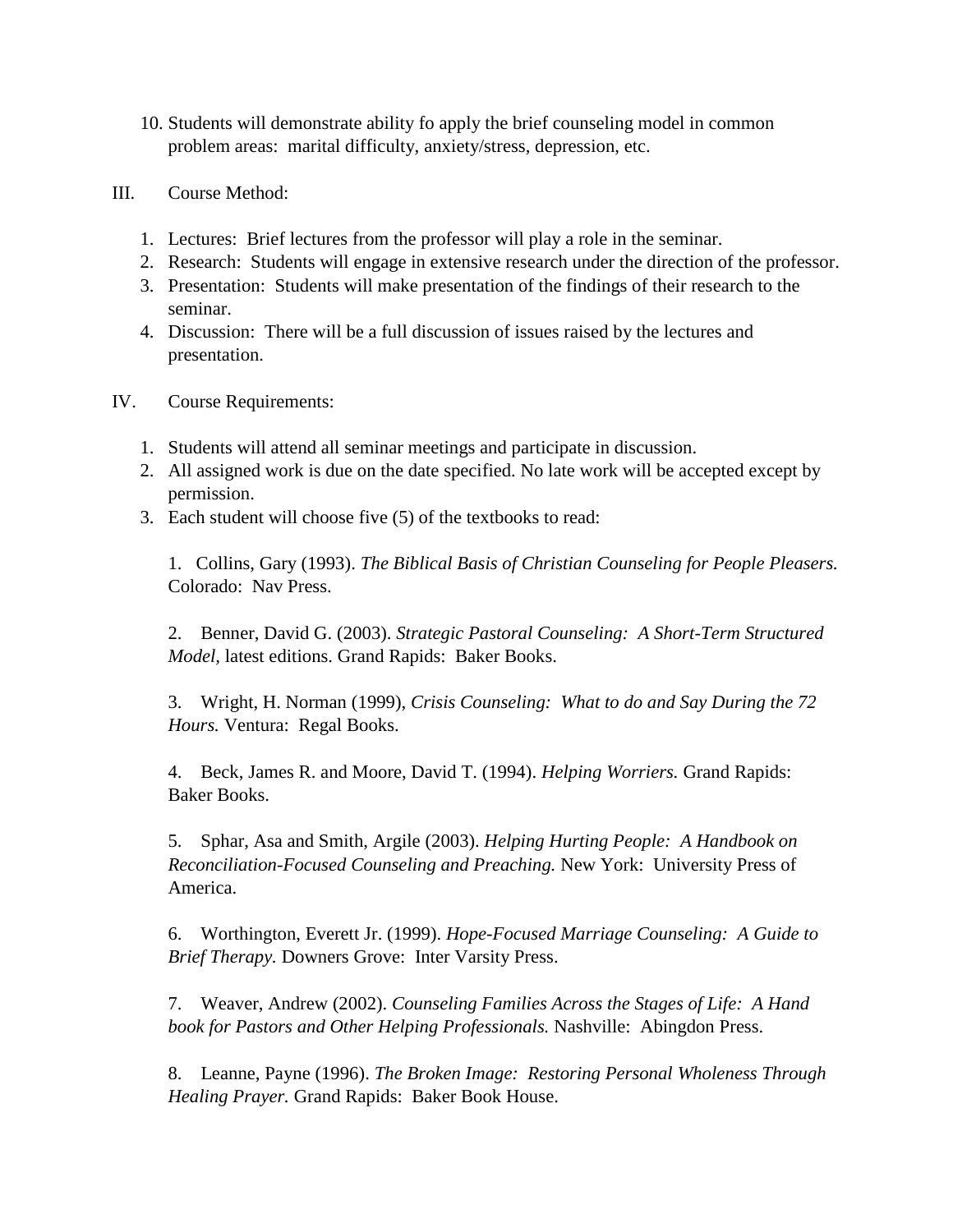9. Fox, Raymond (2001). *Elements of the Helping Process: A Guide for Clinicians,*  latest edition. New York: Haworth Press.

10. Kruis, John (2000). *Quick Scripture Reference for Counseling,* latest edition.

Students may choose other books to read and report with consultation with the professor.

1. Each student will prepare a "Philosophy of Pastoral Counseling" for presentation to fellow students (5-8 pages double-spaced). Due February 9.

2. Each student will prepare a 3 to 5 page book review (review content inclusions are listed at the end of the syllabus) of any three (3) of the required texts or preapproved readings and prepared to present and discuss the reviews with the class. Due: February 7.

3. Each student will do three (3) counseling sessions and write a verbatim of each session. Due: January 24, January 31 and February 7.

4. Following the seminar, each student will complete a paper detailing a comprehensive counseling model they will implement in their own ministry. The paper should be at least twenty (20), typed, double spaced pages. The paper will be graded on content and style (PRODOC writing style). Deductions will be made for grammar and other errors. The paper should be postmarked by March 31.

| <b>Course Evaluation:</b>           |     |
|-------------------------------------|-----|
| <b>Book Review and Presentation</b> | 20% |
| Comprehensive Paper                 | 30% |
| Philosophy Paper and Presentation   | 25% |
| Verbatims (3)                       | 20% |
| <b>Class Participation</b>          | 5%  |
|                                     |     |

Book Review Format: Name Title of Book Date submitted

Answer the Following:

Provide a summary of the book (state purpose/goal of the book and major ideas presented) Critique the book Application to your ministry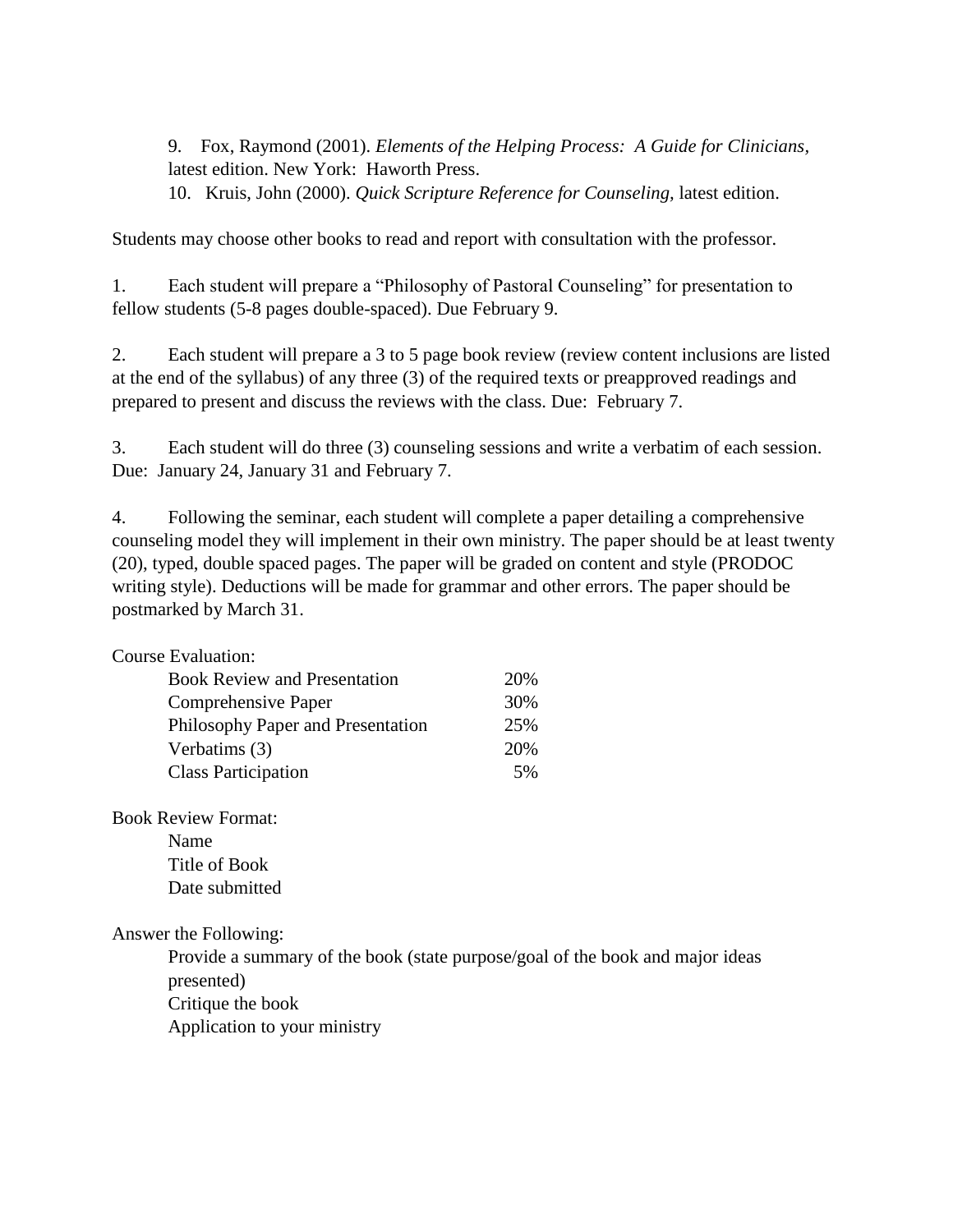## Verbatims:

Typed Counseling Sessions/ informal or formal setting (ie:

spontaneous conversation in which one is seeking your help, expertise in a given situation or someone actually makes an appointment to meet with you (marital, premarital counseling, family issues, etc.). The student can use anyone (Except: your family) as long as you have that person's permission and explain to the person(s) this is for an assignment and will not use the person's real name (want to ensure confidentiality). The professor and teaching assistant will be the only ones to read the verbatims.

Outline of Verbatim: